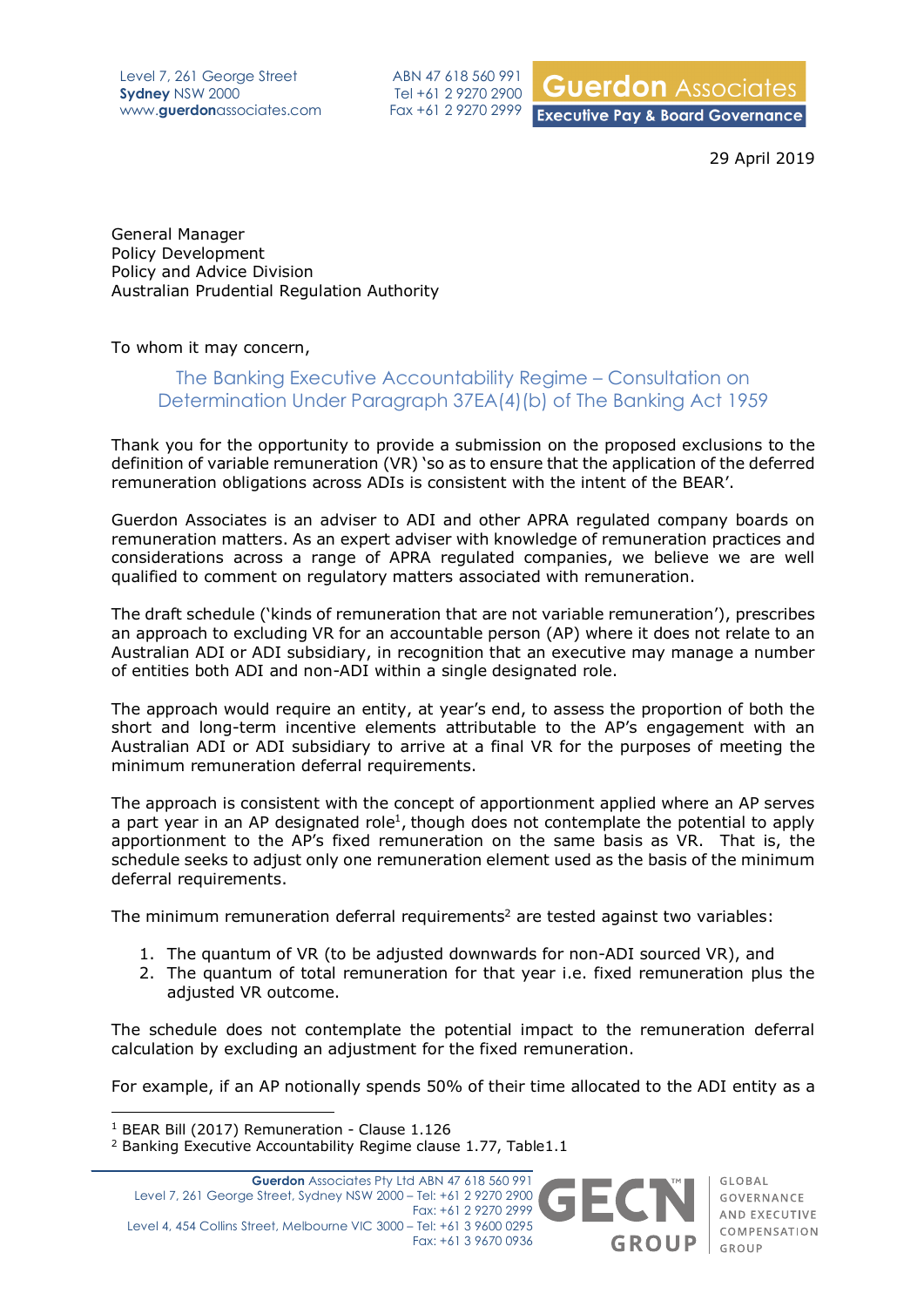**Guerdon** Associates

function of their role, it may then follow that 50% of the fixed remuneration could be added to the adjusted VR to arrive at the total remuneration for the purposes of determining the ADI related remuneration deferral requirements.

The proportion of VR attributed to the ADI will vary in line with business performance (zero through to maximum), whereas the relative proportion of fixed pay may remain static reflecting the profile of the business portfolio.

Adjustment of both the fixed remuneration and VR outcome will provide a consistent approach to AP ADI remuneration attribution and a defensible approach to the determination of the minimum amounts of remuneration to be deferred.

Yours faithfully,

Michael Redision

Michael Robinson Director

Guerdon Associates Pty Ltd ABN 47 618 560 991 www.querdonassociates.com Guerdon Associates is a professional board adviser on executive and board remuneration matters. For specific accounting, tax and legal advice we recommend advice from specialists in these fields.